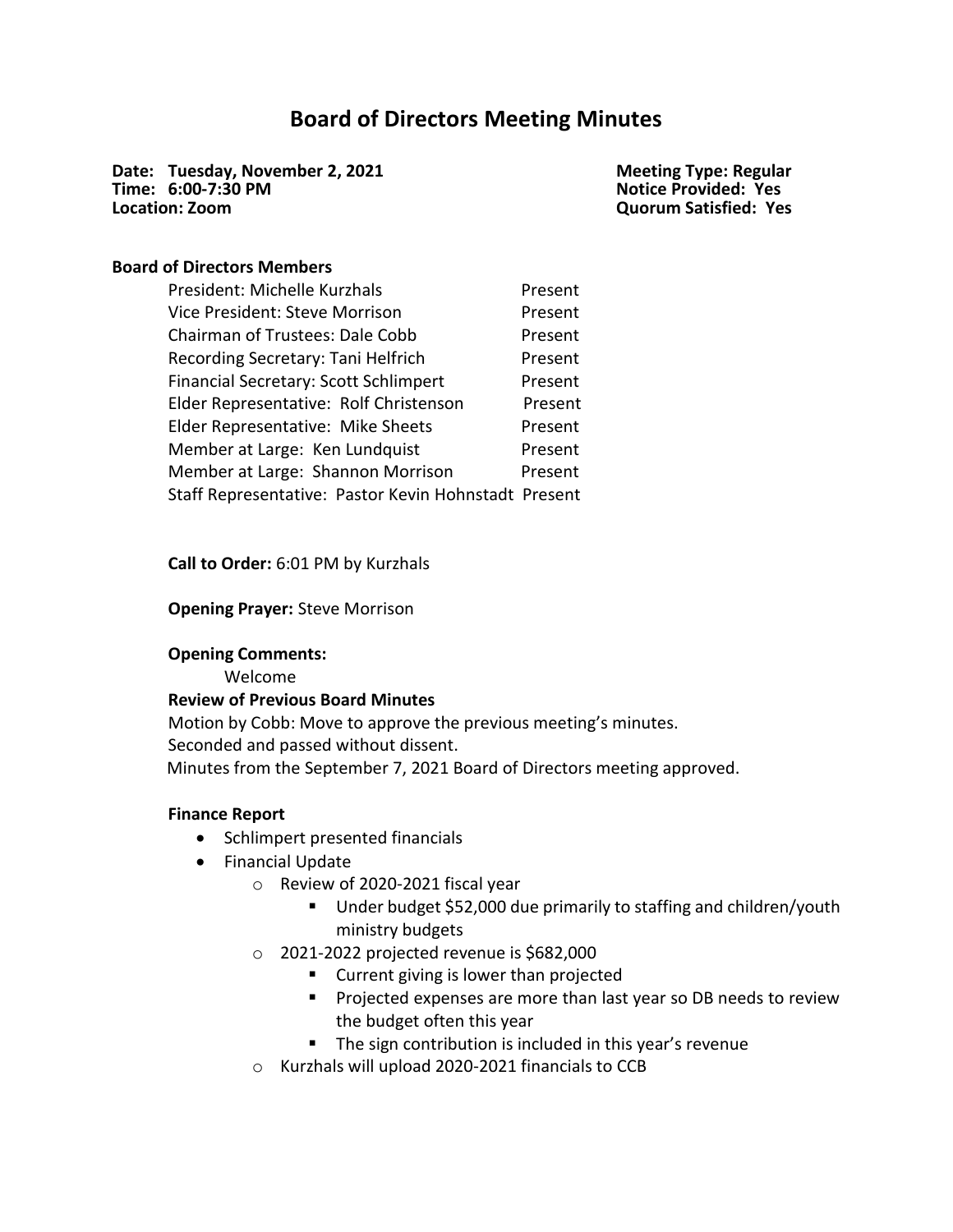# **Trustees Report**

- The Trustees are getting ready for fall clean up days
- Repairs are being made to the plumbing and areas of BSLC that were damaged by flooding
	- $\circ$  The plumbing repair cost was \$400
	- o The Trustees are working on the damage with insurance and Premier Clean Up.
- Repairs were made to the air conditioner (Cost \$1800)
- Currently 8% under budget for the 2021-2022 year

# **Topics For Discussion**

- **Updates**
	- o Upper Space Usage
		- Property owners next to the space have constructed a wall barrier
		- Signs will be put up by Cobb once the location is determined
- Identification and Plan for Single Points of Failure
	- o Kurzhals introduced the need to create a plan to the board
	- o For the December meeting DB members need to think of areas the plan needs to address
		- The example that was given was having a plan in place if the water needs to be turned off.
- **Policy Review/Update/Retention Plan Development**
	- o D.4 Accounting of Offerings-In Process (Kurzhals&Office)
	- o D.3 Asset Inventory-In Process (Cobb)
	- o E.4 Utilization of Office Equipment and Services of Office Staff
		- A motion was made by Lundquist to archive E.4, seconded, and unanimously passed by the DB.
	- o E.6 Storage &Use of Church Equipment
		- Still under review by Trustees and DB
			- Suggestion was made that the Trustees would be the responsible party after checking with the BSLC office staff and calendar to verify equipment availability
	- o E.7 Motor Vehicle Usage
		- A motion was made by Shannon Morrison to archive E.7 and add a procedure to E.6, seconded, and unanimously passed by the DB.

# **Elder Board Updates**

- EB has been working on policy development
- Working on Elder contact logs
	- o During the past 3 months have a 95% success rate